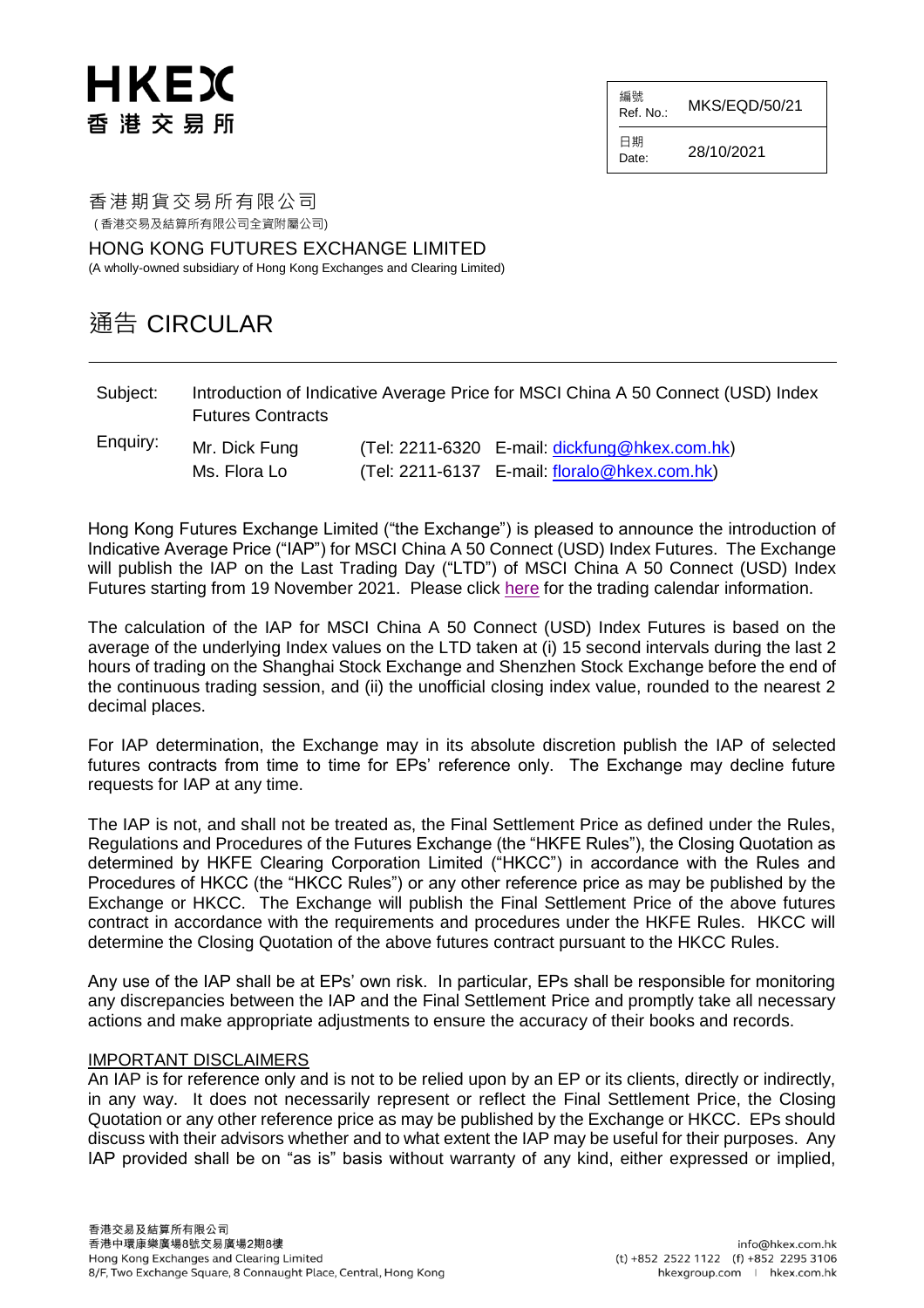

including, without limitation, any warranty with respect to accuracy, completeness, timeliness, noninfringement or fitness for a particular purpose. The Exchange disclaims any responsibility for any use of the IAP. The IAP is not and should not be construed as financial, legal or other advice of any kind, nor should it be regarded as an offer or as a solicitation of an offer to buy, sell or otherwise deal in an investment.

Alexander Siu Co-head of Equities Product Development Markets Division